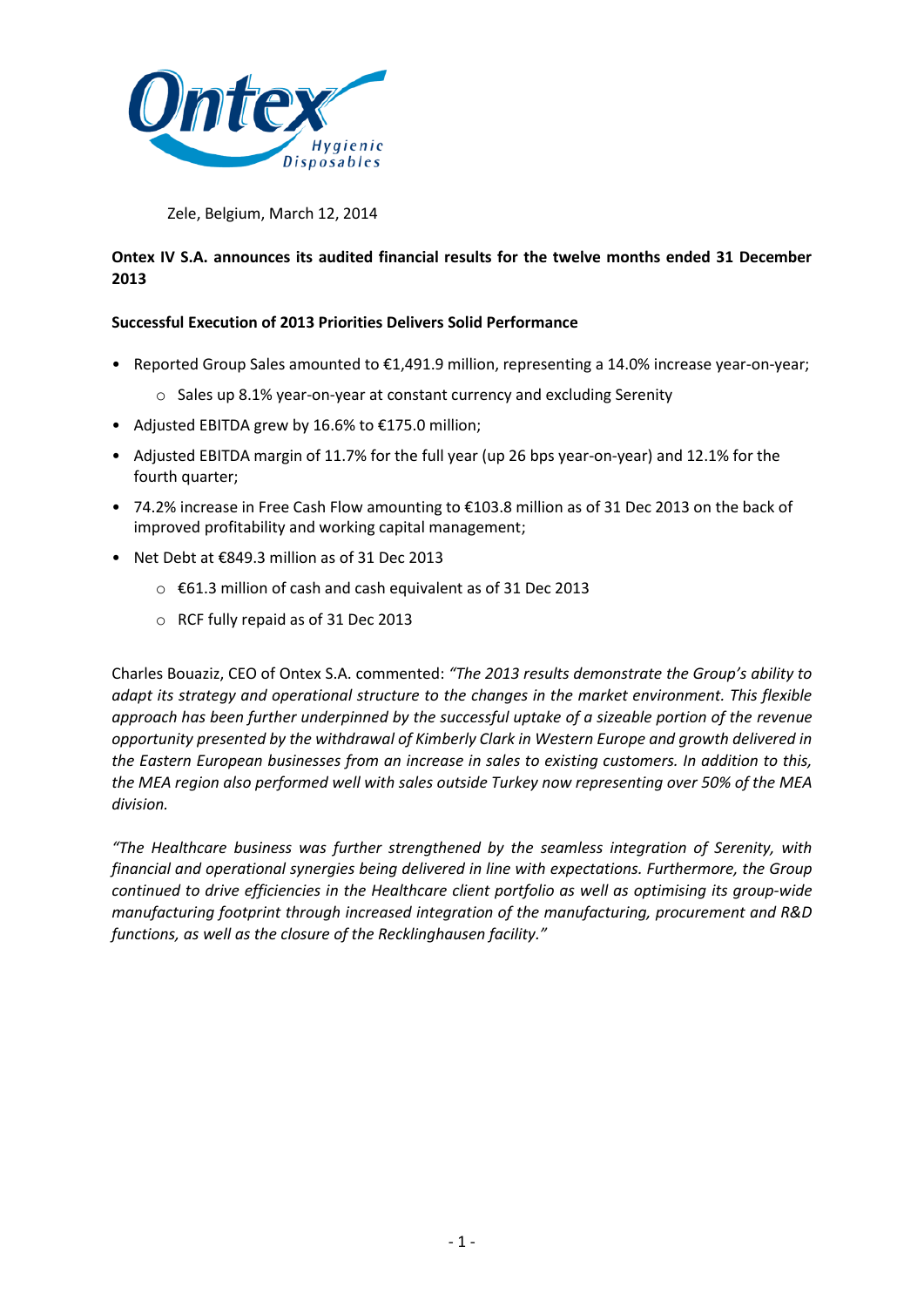

### **Market Dynamics**

Whilst the overall economic conditions continued to be challenging throughout 2013 and retailers for the most part remained focused on price and promotional activities, Management observes that retailers' attention towards quality and innovation started to grow, in particular in Western Europe. This trend coupled with the effective exit of Kimberly Clark (K-C) from Western Europe, resulted in Ontex benefitting from volume gains in the baby diaper market, as some retailers, in conjunction with Ontex, started to proactively promote their own brands as a direct alternative to the other A brands. As a result, whilst K-C's volumes have been mostly redistributed amongst Ontex and other peers in Western Europe, the Company's flexible approach to retailer branding has been further strengthened.

Other macro factors, such as raw material prices, remained in line with expectations throughout 2013. The temporary inventory surplus, resulting from a precautionary stock build up at the end of 2012 on the back of a combination of the K-C withdrawal, the Recklinghausen facility closure and disruptions in the SAP supply chain, were resolved in early 2013, which led to normalised inventory levels by the end of the year.

Adverse currency movements, in particular from the British Pound, Turkish Lira and Australian Dollar impacted sales and adjusted EBITDA, especially in the second half of the year. These currency headwinds have been partially mitigated by the fluctuations of the US Dollar against the Euro, the hedging mechanisms put in place at the end of Q3 2013 and, in some instances, by incurring costs in the local denominated currency, such as in Turkey. The Group continues to actively monitor currency movements and implement various strategies to mitigate volatility in raw material prices.

# **Financial Review**

Reported Group sales amounted to €1,491.9 million for FY 2013 and represents a 14.0% increase compared to FY 2012. At constant currency and excluding the Serenity acquisition, sales were up 8.1%. On a divisional basis, growth was largely driven by Retail and MEA which respectively posted sales growth at constant currency of 8.2% and 17.7% on the back of strong volume growth – in retail through the capture of the K-C opportunity, and in MEA through greater penetration in the domestic market and expansion in newly targeted countries such as Morocco and Pakistan. Sales in Healthcare at constant currency and excluding Serenity were up 2.1% year-on-year reflecting the product and client portfolio rationalisation undertaken earlier in 2013. On a product basis, Femcare was up 6.5% yearon-year at constant currency and excluding Serenity thanks to additional contract wins, including in the UK, whereas Babycare and Incontinence products posted sales growth of 11.2% and 3.3%, respectively. Ontex's geographical mix further diversified throughout the year, with Eastern Europe and Rest of the world regions totaling 31.6% of total reported Group sales and, excluding Serenity, growing at 9.6% and 18.2% at constant currency and excluding Serenity in FY 2013. Through the acquisition of Serenity and internal developments of its branding strategy, in particular in the MEA region, the Group continued to grow of its branded business, which now represents 37.7% of total sales in FY 2013.

Adjusted EBITDA for the year was €175.0 million, up 16.6% year-on-year. The adjusted EBITDA margin for the year was 11.7%, an improvement of 26 basis points compared to FY 2012 despite a negative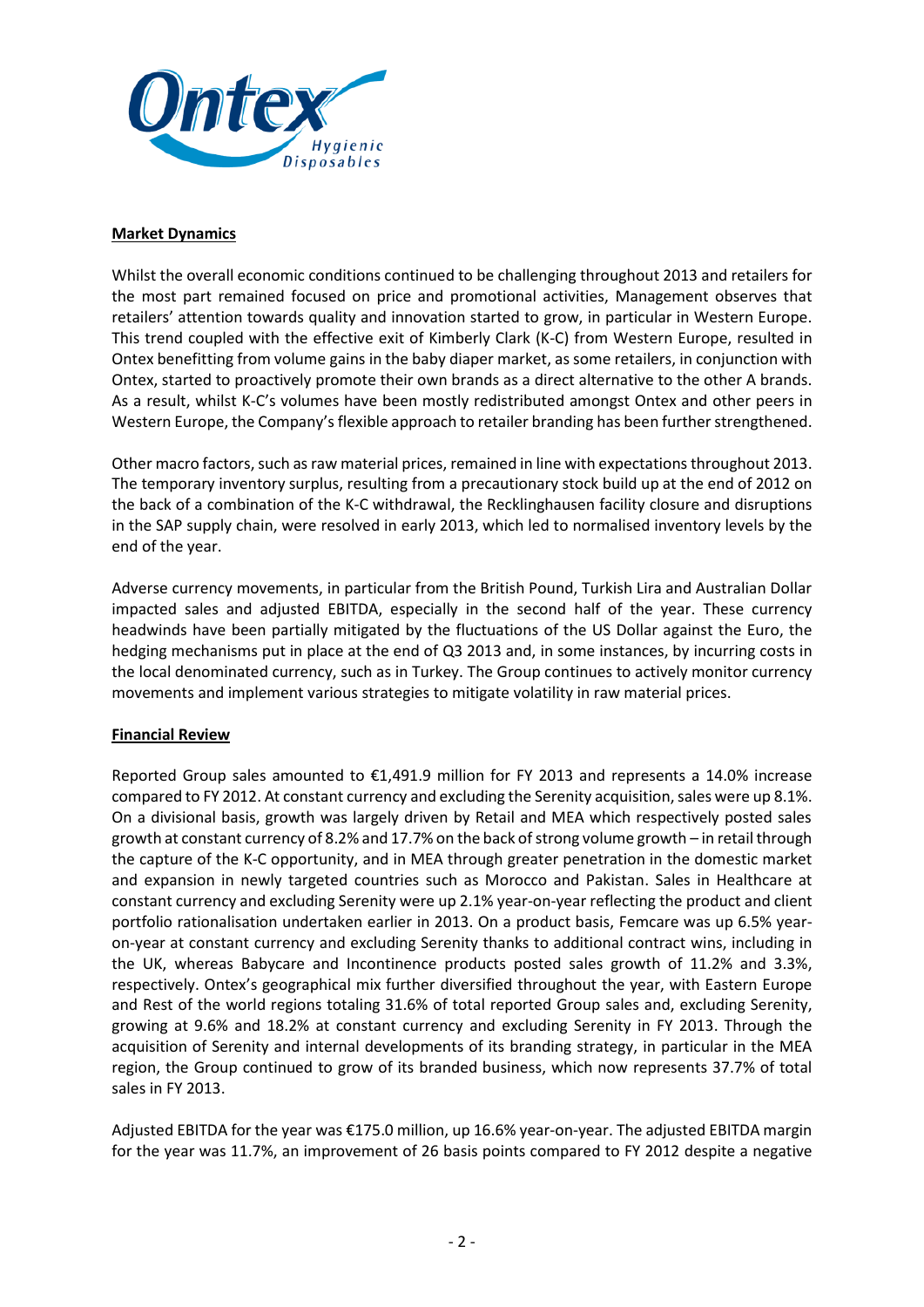

currency impact of €19.3 million for the year. The overall growth of the business, combined with greater efficiencies as well as the Serenity acquisition, led to improved profitability.

Free Cash Flow generation for the year amounted to €103.8 million, a 74.2% increase on the previous year. Aside from an increased adjusted EBITDA contribution, the working capital requirements have been limited in 2013 through improved management of the receivables and payables as well as a return to average stock levels. As such, working capital consumption amounted to  $\epsilon$ (13.7) million in 2013 compared to  $E(32.8)$  million the previous year.

Capex spend decreased by 20.6% year-on-year and totaled €42.8 million in FY 2013, in line with expectations, driven by the completion of the prior investments towards the end of 2012. For 2014, Management expects capex funding needs to remain broadly in line with FY 2013 levels at approximately 2.5% to 3.0% of Sales.

Cash Taxes paid were impacted by the Serenity acquisition in FY 2013 and amounted to €14.7 million, compared to €3.8 million in FY 2012. As indicated previously, cash taxes paid in FY 2012 was positively impacted by the receipt of a German tax refund.

Cash and Cash equivalents stood at  $\epsilon$ 61.3 million on December 31, 2013. This represents an improvement of 57.6% or €22.4 million compared to December 31, 2012, and is mostly attributable to the improved free cash flow during the year. The last portion of the Group's RCF was repaid in the fourth quarter of 2013 and as of 31 Dec 2013, the RCF was undrawn at €75.0 million. As a result, available liquidity totaled €136.3 million at the end of the year. Group factoring lines, including the factoring line granted to Serenity, amounted to €171.5 million as of December 31, 2013, of which €121.2 million was drawn down.

### **Operational review**

On September 13, 2013 the Group entered into forward currency hedge contracts, maturing before January 1, 2014, in order to limit fluctuations in the business resulting from exposure to sales in the British Pound, Polish Zloty, Turkish Lira, Australian Dollar and Russian Ruble as well as purchases in USD and Czech Koruna in Q4 2013. At the end of 2013, the Group decided to enter into new forward currency contracts for 2014 for these major currencies.

In 2013, the Management team has continued to roll out Ontex's strategy to achieve profitable growth through Incontinence and Emerging Markets by leveraging favourable demographics, sociocultural changes and economic developments in more remote geographies. In addition, The Group completed a number of key operational projects in 2013, such as the acquisition and integration of Serenity and closure of Recklinghausen, leading to a Group's manufacturing footprint that Management judges competitive. Furthermore, Ontex believes that through closer relationships and a more integrated approach with its customers in terms of innovation, category management and a selective approach to branding (both local and retailer brands), additional value can be generated.

In order to support the operational course of action outlined by the management team, the Group refined certain operational structures in the third quarter of 2013. Whilst the majority of the team remains unchanged, a few changes have been implemented to enhance Ontex's current value proposition: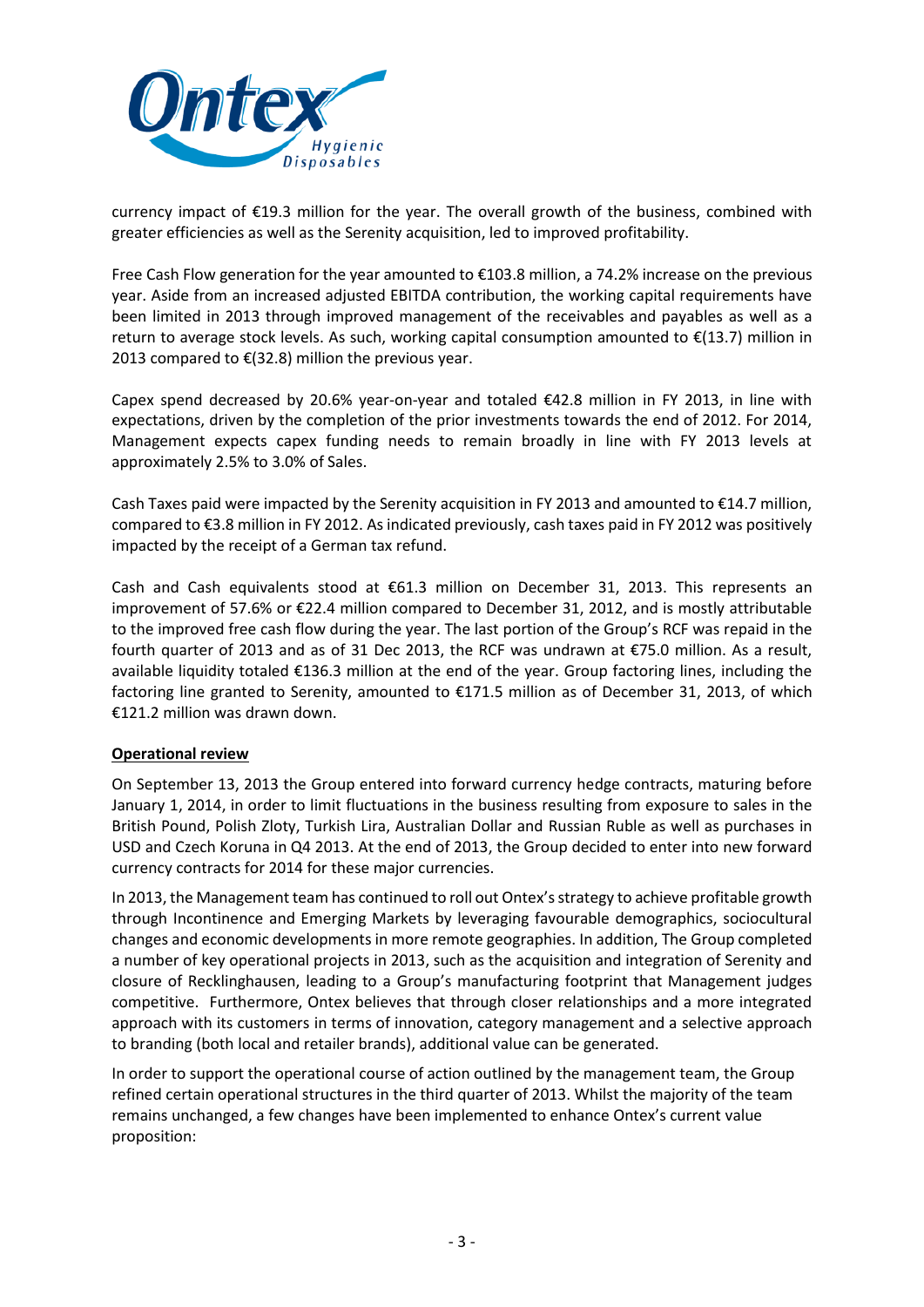

- Taking a more targeted approach to Retail in mature markets as well as growth markets through the creation of two distinct businesses and management roles within the Retail division;
- Renewing focus on the supply chain to further leverage the current manufacturing footprint;
- Deploying a more integrated approach towards the Group's customers, new competencies have been added in marketing and sales, reporting into the CEO with a focus on account management, category management and championing local brands. R&D and Innovation is also now directly reattached to the CEO as these are core elements of this integrated approach;
- From a reporting perspective, the Turkey division has been renamed the MEA division, to better reflect the sales mix and commercial strategy;
- In order to improve talent management and the performance culture, a new central HR function has been created, reporting into the CEO; and,
- Finally, to ensure execution under the existing financial framework and to further drive efficiencies in the Group, Finance Directors of the divisions now report on a dotted line basis to the Group CFO.

Internal reporting processes have been adapted to this new organisation and will also be reflected in the external disclosure going forward, which will effectively lead to the split of the Retail division into Mature and Growth divisions, whilst Healthcare and MEA will remain unchanged. A reconciliation of the FY 2013 figures have been provided in the bondholder presentation dated 12 March 2014 and the Group will provide historical performance figures on a comparative basis going forward. As such, reporting under the new structure will become effective from the disclosure of Q1 2014 earnings onwards.

### **2014 Priorities**

Looking ahead, the Management team remains committed to driving Ontex's transformation agenda in order to achieve sustainable and profitable growth. This will be achieved by building on the momentum in the diaper market and continued focus on Incontinence, Emerging Markets and Branding. As such, the following operational objectives have been outlined to support the ongoing transformation process:

- Continue to improve business processes;
- Foster innovation and client centricity; and,
- Develop talent and industry expertise.

With the re-organisation complete and teams in place to capitalise on growth opportunities, priorities for 2014 will be centered around:

- Continuing to pursue top-line growth across geographies and divisions;
- Maintaining focus on margins;
- Rolling out latest product innovation, Supercore II thin diapers, to key markets and more generally continuing to work on the innovation pipeline to meet customer needs;
- Consolidating existing assets and leverage presence in MEA;
- Preparing for capacity extension where needed;